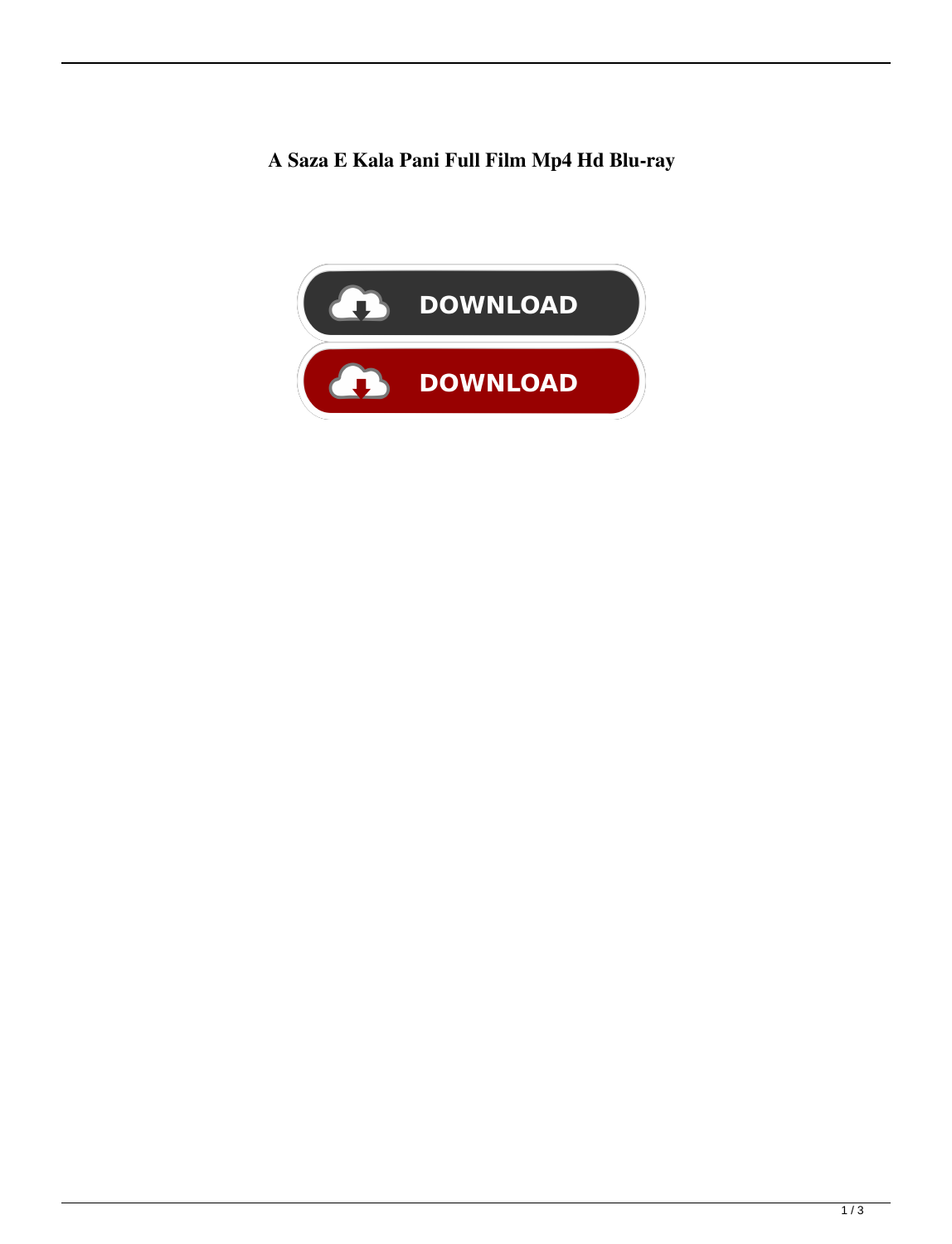Category: Indian action drama films Category: Hindi films remade in other languages Category: 1996 films Category: Indian films Category: 1990s action drama films Category: 1990s Hindi-language films Category: 1990s action films Category: Indian action films Category: Indian political films Category: Indian political thriller films Category: Hindi-language Indian films Category: Haryanvi-language films Category: Films directed by PriyadarshanWilliam Vansittart (disambiguation) William Vansittart (1764–1832) was a British nobleman, diplomat, and politician. William Vansittart may also refer to: William Vansittart, 4th Baron Vansittart (born 1971), British peer William Vansittart, 1st Baron Bexley (1776–1851), English politician William Vansittart, 4th Baron Bexley (1836–1912), English landowner and politician, son of the 1st Baron Bexley William Vansittart, 5th Baron Bexley (1886–1951), English landowner and politician, son of the 3rd Baron Bexley See also William Vansittart Hawkins (1868–1958), English farmer and Conservative Party politicianThe overall goal of this application is to develop a method for treating colorectal cancer by removing the diseased tissue using laser energy while sparing the surrounding normal tissue. The hypothesis of this project is that blood in the tumors has a lower index of absorbance than blood in the normal colon, and can therefore be selectively removed by laser energy. The specific aim of the project is to design and construct a new laser system capable of delivering a tightly focused beam of laser energy with a good safety margin into the tissue. The basis for this design is the use of diode lasers. A number of medical applications are being investigated using this approach, including the treatment of Barrett's esophagus, colon polyps, and cancerous tissue from different organs, including the colon, stomach, and rectum. The proposed research will extend the time interval between laser treatments and increase the duration of treatment, which would allow a single treatment session to remove cancerous tissue. The safety margin of the therapy will be determined. An important component of the proposed research is the development of a novel catheter to allow the access of laser energy into the tissue.